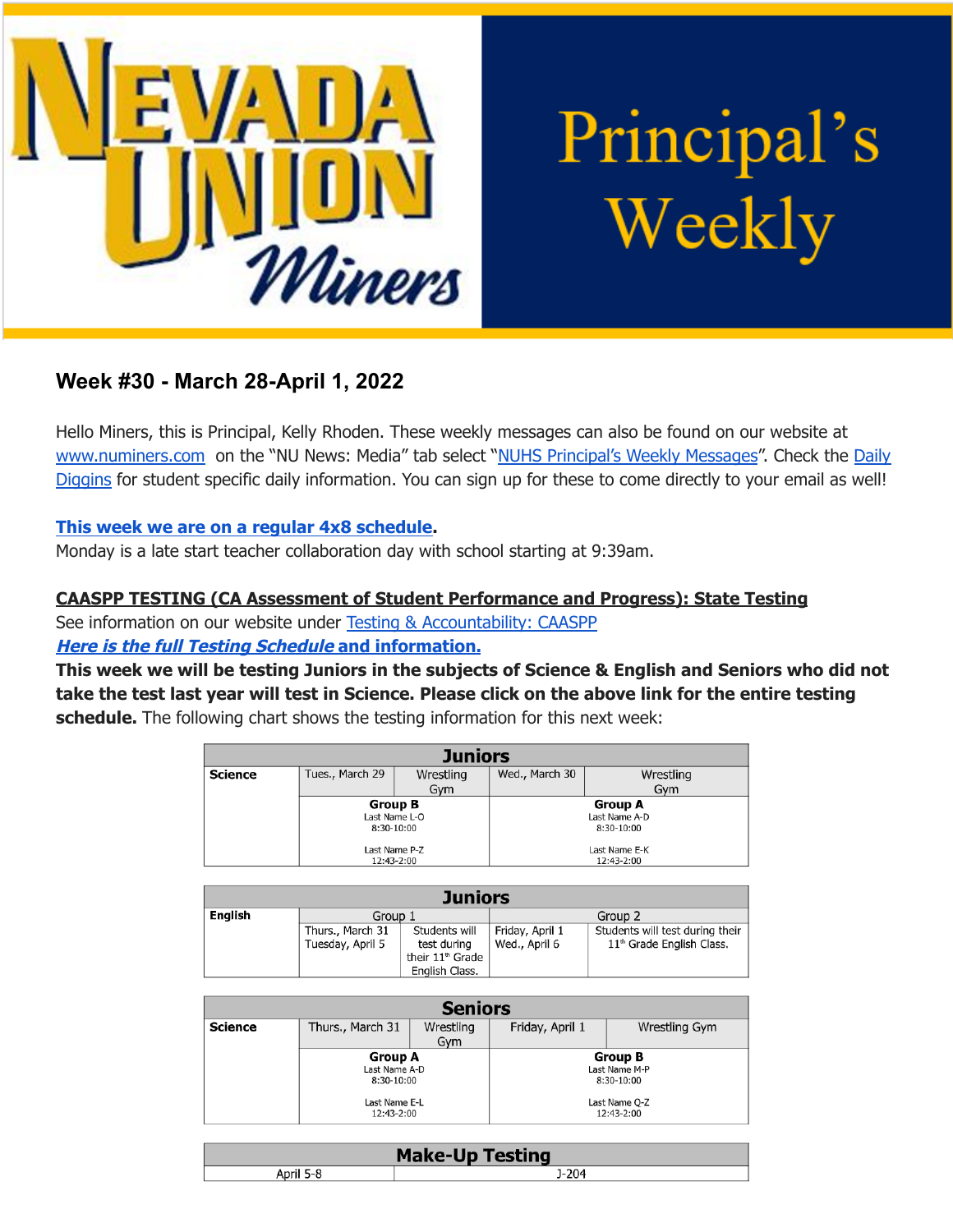#### **NEVADA UNION CHOIR MADRIGAL DINNER:**

**Friday, March 25, 2022 7:00pm-9:30pm Saturday, March 26, 2022 5:00pm-7:30pm Location:** St. Joseph's Cultural Center, 401 S. Church Street **Tickets:** \$45 online at [Nevada](http://www.nuchoir.org/) Union Choir Tickets WILL NOT be sold at the door.

**JUNIOR PROM: (location correction) Date**: **March 26, 2022 Time: 7:00pm-10:00 pm Location**: Nevada County Fairgrounds Whitney Pavillion (enter through gate 5) **NO TICKETS WILL BE SOLD AT THE DOOR TO THIS EVENT**

#### **INTERNATIONAL PARENT INFORMATION MEETING:**

| Time:             | 6:00 pm                                      |
|-------------------|----------------------------------------------|
| Location:         | <b>NU Room J204</b>                          |
| Who:              | <b>All Spanish speaking parents</b>          |
| What:             | Cordial invitation to an informative meeting |
| When:             | March 30, 2022                               |
| <b>Questions:</b> | Please call us at 530.273.4431 ext.2164      |

#### **We would like to share all the Nevada Union has to offer:**

We will have a variety of information about Nevada Union High School.

A few things we talk about:

- Tutoring
- Academic Advising / Community Colleges
- Interventions and Support Programs

#### **ATHLETICS:** NUHS Athletics [Schedules](https://nevadaunion.njuhsd.com/Athletics/Sports-Calendar--Schedules/index.html)

# **Attention Spring Athletes! (and their Parents/Guardians)**

**Academic Eligibility is coming up with the end of the 3rd quarter on Friday April 1.** Grades are to be finalized by teachers no later than Wednesday April 6th. Eligibility reports will be run on Friday April 8th by the Athletics Department.

Any student-athlete that has not earned the minimum 2.0 GPA for the quarter or has more than 1 F will be asked to leave their respective teams to focus on their academics. Take action now to make sure you are meeting your academic responsibilities.

# **[STEAM](https://docs.google.com/presentation/d/1XCJczWcbGpFG-Xgx1ptZ7UeCf7z3KMKHM2c0CumZYsw/edit?usp=sharing) EXPO 2022: Announces Winners**

**NEVADA UNION TOP FINISHERS!**

**● AUSTIN METZGER took 1st place OWEN MESSER took 3rd place!**

Congratulations to both students and to the Art Department for representing NU! Be sure to give them a shout-out when you see them, and to Jillian Down, NUHS Art Teacher, who worked hard to get her students into the competition.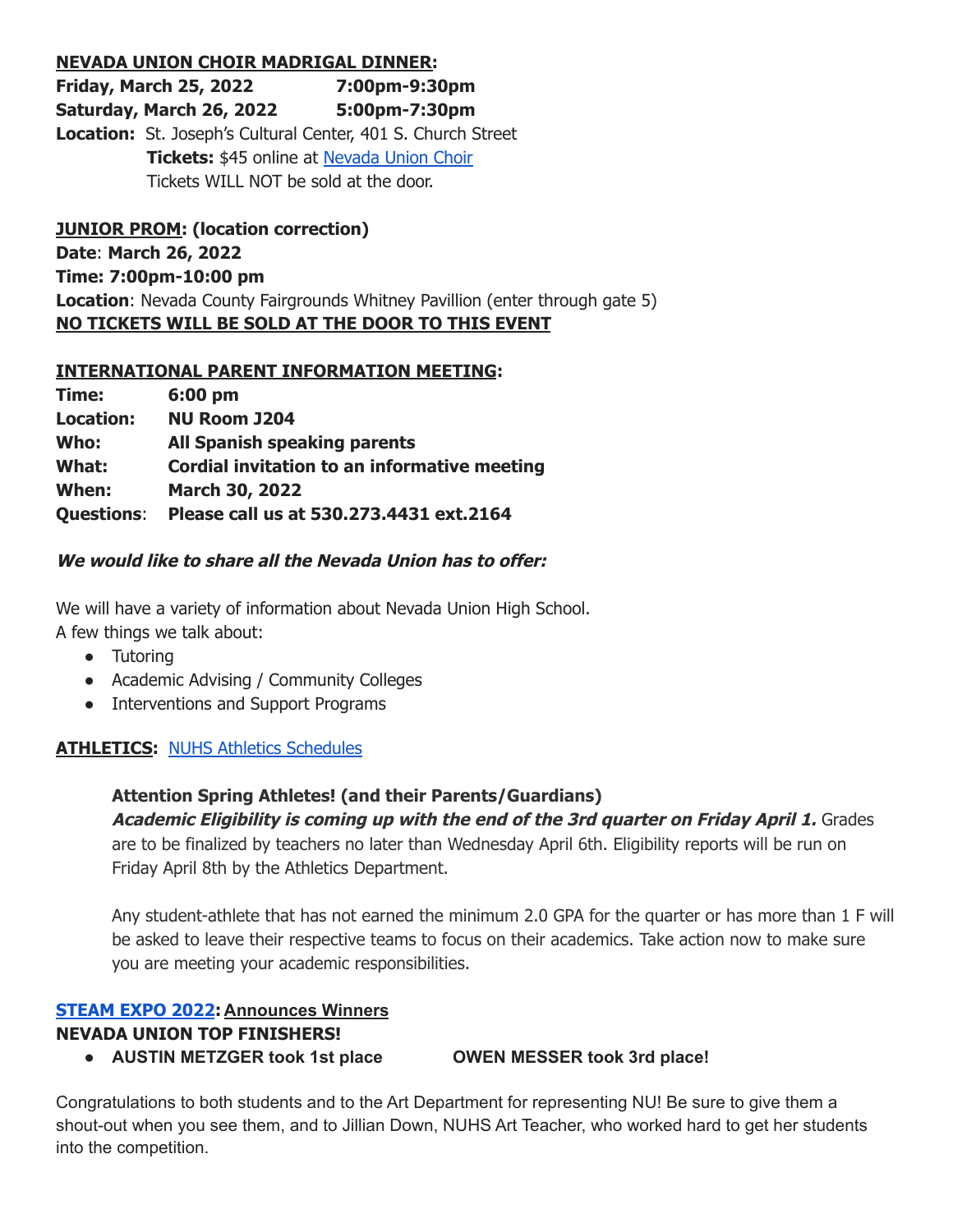#### **CIRCE WRITING CONTEST:**

# **Students from Nevada Union, Bear River, and Ghidotti have placed 1-3 in the Circe writing contest run through the Nevada County Library!**

The top seven authors will be attending a meet and greet with Madelyn Miller, author of *Circe* tomorrow night at the Helling library in Nevada City. The winners will be announced tomorrow night. First prize is \$500, 2nd \$250, and 3rd is \$175. We had almost 40 entries this year, a record for the writing portion of the program. The quality of the writing this year was above and beyond anything that our judging panel has seen, and our district community should be very proud of the incredible work our students are doing.

**YEARBOOKS:** It's been a wild ride so far! Your yearbook staff is capturing all of it in the pages of the 2022 Prospector yearbook. Reserve your discounted copy now before it sells out! Visit [YearbookOrderCenter.com](https://www.yearbookordercenter.com/jobSearch/displayHome) to get ready for friends' signatures and forever memories of this school year.

See your personal photos in print in our 2022 yearbook! Got pix from October Break? Halloween? Family trips or just hanging out with friends? How about dances or games? In science class? On the job? Got your first driver's license? Upload your usable images to [YearbookOrderCenter.com](https://www.yearbookordercenter.com/?event=general.displayLanding&jobnumber=14084) and include info, and you will join the list of people who will be getting an exclusive treat at yearbook distribution. You don't have to buy a book to have your photos IN the book…though we know you want one. Send us your pix ASAP and get on the list!

**DISCRIMINATION & HARRASSMENT:** We have seen an on-going issue and increase in hate speech, racial comments, harrassement, and just plain disrespect from some students on campus toward their peers and staff. We want to remind everyone that these acts are not acceptable on our campus or anywhere. There are consequences for your actions but more importantly this is not the social culture we want for any of our students, staff, or community. Please be kind and respectful to all those around you. Attached is a copy of our Discrimination & Harrassment [Consequences](https://nevadaunion.njuhsd.com/documents/Nevada%20Union%20HS/Information/School%20Policies/Consequence-Policy.pdf) that can be viewed on our website.

**COVID UPDATES:** Masking and [returning](https://www.njuhsd.com/documents/Masking-Update-3.12.22.pdf) to school after COVID. [\(Spanish](https://www.njuhsd.com/documents/Covid/Actualizacion-de-las-reglas-del-uso-de-cubrebocas-3.12.22.pdf)) Testing in the Wrestling Gym is now 7:30am - 8:30am on Monday and Thursdays. Please see the District [website](http://njuhsd.com) for COVID related information.

#### **REMINDERS:**

**FOOD DELIVERIES TO CAMPUS:** Any food delivery to campus by anyone other than a parent / guardian is not allowed on campus. We are having an abundance of students (and possibly parents) ordering food to be delivered to campus. Nevada Union is a closed campus and for security and safety reasons. No outside food delivery is allowed. Please have a discussion with your student to make them aware of this.

If you do deliver lunch to your student you will need to make contact with them to pick it up in the front office during the lunch period. All deliveries will be discarded at the end of the school day.

**BREAKFAST & LUNCH** are available FREE of charge in the cafeteria daily. Breakfast 8:00 - 8:20 AM. Please remember to throw away your trash to keep our campus looking nice.

**CLOSED CAMPUS:** This is a reminder to everyone that NU is a closed campus. That means that students are not allowed to leave campus during school hours which includes trips to your vehicle during school hours. Please be responsible and grab everything you need for the day when you exit your car in the morning.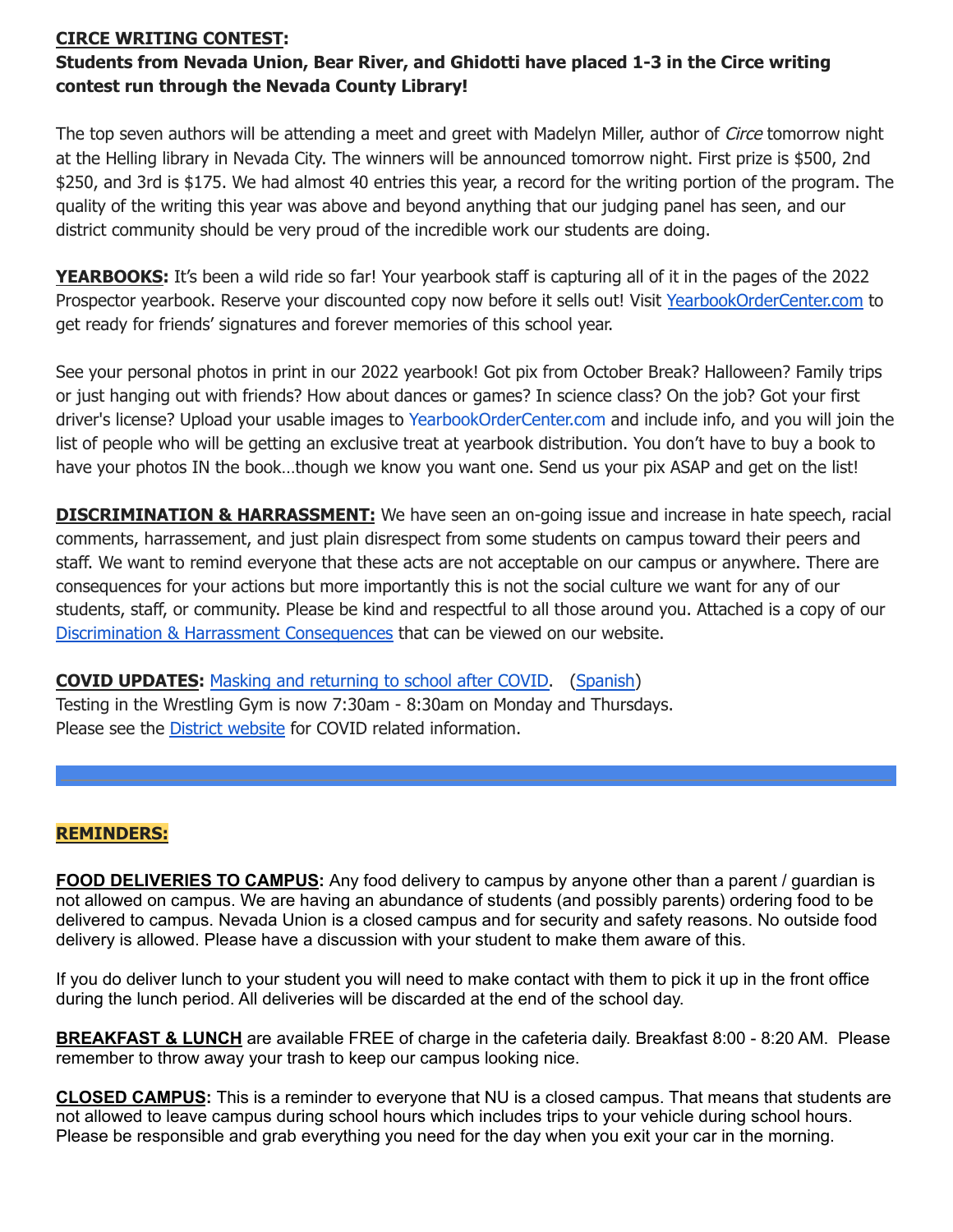#### **Avoid a Ticket:**

# **PARKING LOTS OFF LIMITS DURING SCHOOL HOURS:**

Campus Supervisors will be monitoring parking lots and turning students around that do not have an open period or a note to leave school during the School Day:

- Parking lots are off limits
- The Church parking lots are off limits
- The trails to Sierra College and Briar Patch are off limits

Please stay on campus from Bell to Bell and out of the parking lots to avoid disciplinary action. If there are repeat violations, parking privileges will be revoked.

**PARKING IN WRESTLING PARKING LOT FOR SPRING ATHLETES ONLY:** In the Spring many of our Sophomores begin receiving their drivers license. This at times creates parking issues due to limited parking with the new drivers on campus. To help we will allow any **Spring Athletes the ability to park in the lower parking lot behind the Wrestling Gym and in front of the Tennis Courts. Please see <sup>a</sup> campus supervisor for <sup>a</sup> parking pass if this option works for you.**

- Baseball, Softball, Track & Field, Swimming/Diving, Boys Volleyball, Golf, or Tennis Athletes
- Must follow all school rules regarding parking and driving on campus
- We allow Spring Athletes only because they tend to park their cars and stay through the evening.

#### **FUTURE DATES & OPPORTUNITIES:**

#### **QUARTER 3 GRADES:**

The end of the quarter is on Friday, April 1st. Grades will be issued by Friday, April 8th.

#### **SPRING BREAK:**

April 11 - 15, 2022

#### **BEAR YUBA LAND [TRUST](https://drive.google.com/file/d/1nls3SFoSVH3dV6AHEqbRTx7WuVuO5fxu/view?usp=sharing) EVENT** (click link for flyer)

#### **Date: April 9, 2022**

#### **Time: 9:30am-1:30pm**

- Scavenger Hunt
- Outdoor Activities
- Nature Journal
- Raffle

# **GRASS VALLEY CHARTER IS RECRUITING FOR MENDOCINO OUTDOOR SCIENCE SCHOOL PROGRAM CABIN LEADERS:**

**May 31 - June 3, 2022** Flyer and [Information](https://drive.google.com/file/d/1Myk3e4oi7FKtGT6e0DeP2Gl7uaF5mpi5/view?usp=sharing) Cabin Leader [Application](https://drive.google.com/file/d/1XBR_iNiixO7R7puvXCJkDse-gdj0OaLa/view?usp=sharing)

# **"EXPLORING CAREERS IN [HEALTH-SUMMER](https://drive.google.com/file/d/1xQnMOsfcrXUo2EUxly7iyWtWn160lTrU/view?usp=sharing) INSTITUTE**"

**Who**: For Nevada County students enrolling in Grades 9 - 12 for the 2022-2023 school year. **When**:June 14 - 17, 2022